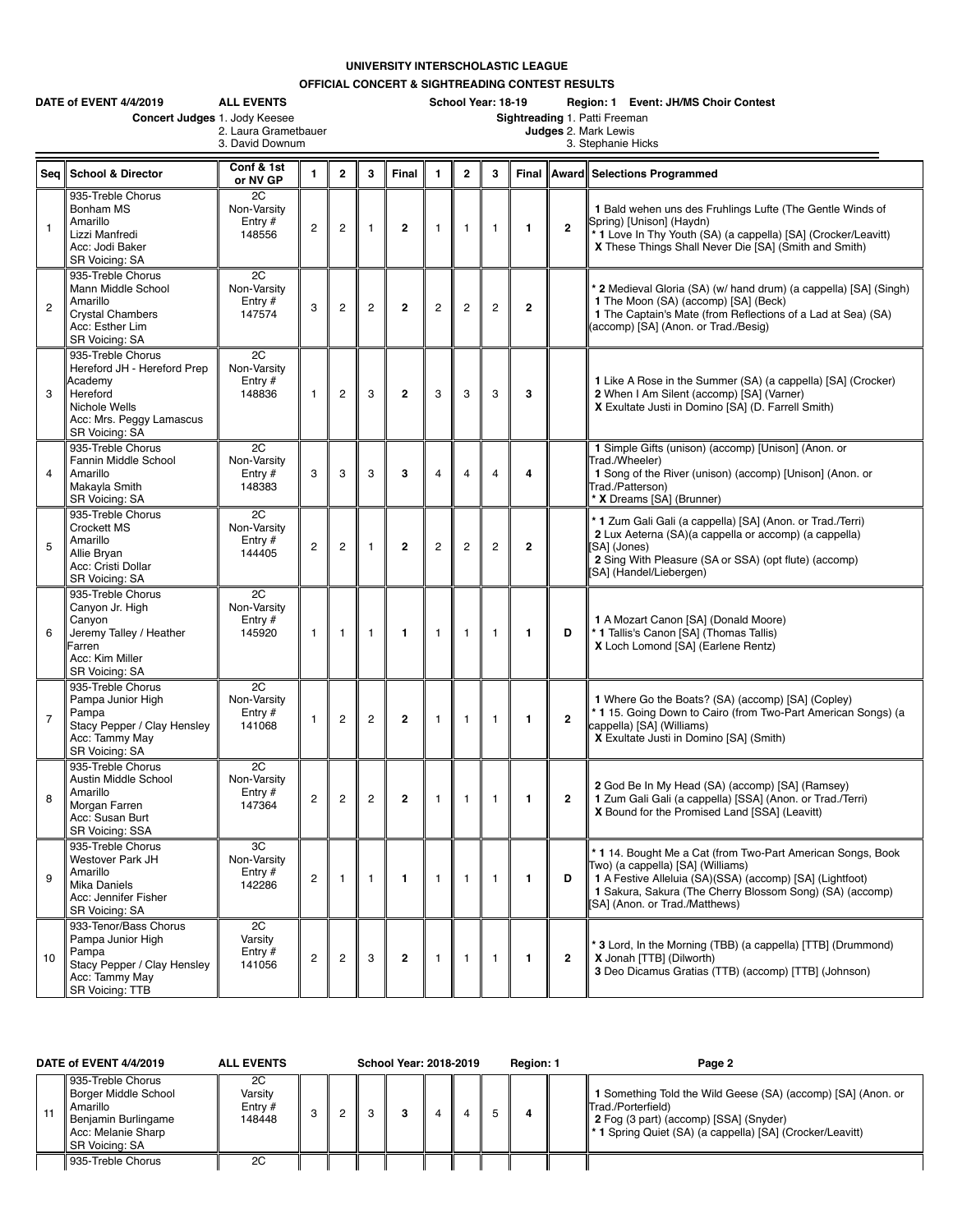| 12 | Perryton Junior High<br>Perryton<br>Bradley Herndon / Mr. Keith<br><b>Harris</b><br>Acc: Mrs. Brenda Schnabel<br>SR Voicing: SSA                          | Varsity<br>Entry $#$<br>148522             | $\overline{4}$ | 3              | 3                       | 3            | $\overline{4}$ | 5              | 5              | 5              |                | 3 Make a Joyful Noise [SSA] (Julie Knowles)<br>* 2 All Join Hands [SSA] (Emily Crocker)<br>2 In Time of Silver Rain [SSA] (Audrey Snyder)                                                              |
|----|-----------------------------------------------------------------------------------------------------------------------------------------------------------|--------------------------------------------|----------------|----------------|-------------------------|--------------|----------------|----------------|----------------|----------------|----------------|--------------------------------------------------------------------------------------------------------------------------------------------------------------------------------------------------------|
| 13 | 933-Tenor/Bass Chorus<br>Mann Middle School<br>Amarillo<br><b>Crystal Chambers</b><br>Acc: Esther Lim<br>SR Voicing: TB                                   | 2C<br>Non-Varsity<br>Entry $#$<br>147673   | 3              | $\overline{2}$ | 3                       | 3            | $\mathbf{1}$   | 1              | $\mathbf{1}$   | 1              | $\mathbf{2}$   | 2 Gloria (TB) (accomp) [TB] (Davison)<br>* 2 Battle Cry of Freedom (TB) (a cappella) [TB] (Anon. or<br>Trad./DeWitt)<br>1 The Vagabond (TB)(opt. accomp) [TB] (Farnell)                                |
| 14 | 933-Tenor/Bass Chorus<br>Hereford JH - Hereford Prep<br>Academy<br>Hereford<br>Nichole Wells<br>Acc: Mrs. Peggy Lamascus<br>SR Voicing: TTB               | 2C<br>Non-Varsity<br>Entry $#$<br>148839   | 3              | 3              | 3                       | 3            | $\overline{c}$ | $\overline{c}$ | $\overline{c}$ | $\mathbf{2}$   |                | * 1 Three Latin Songs (T(T)B)(perform #1 or #3) (a cappella) #1<br>Gloria Deo! [T(T)B] (Farnell)<br>3 We Shall Not Sleep (TTB) (accomp) [T(T)B] (Farnell)<br>X Jonah [TTB] (Rollo A Dillworth)         |
| 15 | 933-Tenor/Bass Chorus<br>Fannin Middle School<br>Amarillo<br>Makayla Smith<br>SR Voicing: TB                                                              | 2C<br>Non-Varsity<br>Entry $#$<br>148382   | 3              | 3              | 3                       | 3            | $\overline{2}$ | 3              | 3              | 3              |                | 2 Loch Lomond (TB) (accomp) [TB] (Anon. or Trad./Rentz)<br>* 1 All the World was Made for Me (TB)(a cappella or accomp) (a<br>cappella) [TB] (Farnell)<br>X When I Was One-and-Twenty [TB] (Franklin)  |
| 16 | 933-Tenor/Bass Chorus<br>Canyon Jr High<br>Canvon<br>Heather Farren / Jeremy<br>Talley<br>Acc: Kim Miller<br>SR Voicing: TB                               | 2C<br>Non-Varsitv<br>Entry $#$<br>145903   | $\overline{c}$ | $\overline{c}$ | $\overline{\mathbf{c}}$ | $\mathbf{2}$ | $\overline{1}$ | $\mathbf{2}$   | $\mathbf{1}$   | 1              | $\overline{2}$ | 2 She is Evening [TB] (Courtney)<br>* 1 The Open Road [TB] (Farnell)<br>X A Seafarer's Life [T(T)B] (Parks)                                                                                            |
| 17 | 933-Tenor/Bass Chorus<br>Austin Middle School<br>Amarillo<br>Morgan Farren<br>Acc: Susan Burt<br><b>SR Voicing: TB</b>                                    | 2C<br>Non-Varsity<br>Entry $#$<br>147359   | $\overline{2}$ | $\mathbf{1}$   | 1                       | $\mathbf{1}$ | $\mathbf{1}$   | 1              | $\mathbf{1}$   | 1              | D              | 2 I'm Bound Away (TB) (accomp) [TB] (Anon. or Trad./Patterson)<br>1 All the World was Made for Me (TB)(a cappella or accomp) (a<br>cappella) [TB] (Farnell)<br>1 Benedictus (accomp) [TB] (Schram)     |
| 18 | 933-Tenor/Bass Chorus<br><b>Bowie Middle School</b><br>Amarillo<br>Chrissye Jenkins<br>Acc: Libby Clifton<br>SR Voicing: TB                               | 3C<br>Non-Varsity A<br>Entry $#$<br>148494 | $\overline{4}$ | $\overline{4}$ | 4                       | 4            | 3              | 3              | $\overline{c}$ | 3              |                | 1 Billy, the Pirate [TB] (Christopher)<br>2 Rest Not [TB] (Farnell)<br>* 1 As the Holly Groweth Green [TB] (Trad./Crocker/Leavitt)                                                                     |
| 19 | 933-Tenor/Bass Chorus<br>Dumas Junior High<br>Amarillo<br>Kip White<br>Acc: Steve Simpson<br>SR Voicing: TB                                               | 2C<br>Varsity<br>Entry $#$<br>147550       | $\overline{c}$ | $\overline{c}$ | $\overline{c}$          | $\mathbf{2}$ | $\overline{c}$ | 3              | $\overline{c}$ | $\overline{2}$ |                | * 1 Sons Of Art (a cappella) [TB] (Anon. or Trad./Crocker/Leavitt)<br>2 Shoshone Love Song (TBB) (accomp) [TBB] (Emerson)<br>2 Piping Tim Of Galway (accomp) [TB] (Swanson)                            |
| 20 | 933-Tenor/Bass Chorus<br>Perryton Junior High<br>Perryton<br>Bradley Herndon / Mr. Keith<br><b>Harris</b><br>Acc: Mrs. Brenda Schnabel<br>SR Voicing: TTB | 2C<br>Varsity<br>Entry $#$<br>148513       | 3              | 3              | 3                       |              |                |                |                |                |                | 3 Gloria In Excelsis Deo [TTB] (Jerry Estes)<br>1 The Open Road [TB] (Laura Farnell)<br>X Li'l Liza Jane [CCB] (Harry Swenson)                                                                         |
| 21 | 933-Tenor/Bass Chorus<br><b>Crockett MS</b><br>Amarillo<br>Allie Bryan<br>Acc: Cristi Dollar<br><b>SR Voicing: TTB</b>                                    | 2C<br>Varsity<br>Entry $#$<br>144404       | $\overline{c}$ | $\overline{c}$ | $\mathbf{2}^{\prime}$   | $\mathbf{2}$ | $\mathbf{1}$   | 1              | $\overline{2}$ | 1              | $\mathbf{2}$   | * 2 Leave Her, Johnny (TB or TTB) (a cappella) [TTB] (Anon. or<br>Trad./Crocker)<br>3 We Shall Not Sleep (TTB) (accomp) [TTB] (Farnell)<br>2 Omnia Vincit Amor (TB)(accomp or accapella) [TB] (Trotta) |
| 22 | 933-Tenor/Bass Chorus<br>Canyon Jr High<br>Canvon<br>Heather Farren / Jeremy<br>Talley<br>Acc: Kim Miller<br>SR Voicing: TTB                              | 2C<br>Varsity<br>Entry $#$<br>145902       | $\mathbf{1}$   | 1              | 1                       | $\mathbf{1}$ | $\mathbf{1}$   | $\mathbf{1}$   | $\mathbf{1}$   | 1              | C              | 2 Dies Irae [TTB] (Jones)<br>2 A Red, Red Rose [TTB] (Crocker)<br>* X Kuimba [TTB] (Johnson)                                                                                                           |

| <b>DATE of EVENT 4/4/2019</b> |                                                                                                                    | <b>ALL EVENTS</b>                    | <b>School Year: 2018-2019</b> |  |  |  |  |  | Region: 1 |   | Page 3                                                                                                                                                                                                    |
|-------------------------------|--------------------------------------------------------------------------------------------------------------------|--------------------------------------|-------------------------------|--|--|--|--|--|-----------|---|-----------------------------------------------------------------------------------------------------------------------------------------------------------------------------------------------------------|
| 23                            | 933-Tenor/Bass Chorus<br>Westover Park JH<br>Amarillo<br>Mika Daniels<br>Acc: Jennifer Fisher<br>l SR Voicina: TTB | ЗC<br>Varsity<br>Entry $#$<br>142290 |                               |  |  |  |  |  | 2         |   | <b>1 * 2</b> Dona Nobis Pacem (from Four Latin Songs) (a cappella)<br>[TTB] (Juneau)<br>2 I'll Sail Right Home To You (accomp) [TBB] (Strid)<br>2 When I Was One-and-Twenty (TBB) (accomp) [TTB] (Wagner) |
| 24                            | 935-Treble Chorus<br>l de Zavala Middle School<br>Amarillo<br><b>Bryan Hackett</b><br>Acc: Matthew Miller          | 1C<br>Varsity<br>Entry $#$<br>146497 |                               |  |  |  |  |  |           | C | 2 In Time Of Silver Rain (SSA) (accomp) [SSA] (Snyder)<br><b>* 2</b> Set Me As a Seal (SSA) (accomp or accapella) (a cappella)<br>[SSA] (Leavitt/Crocker)<br>X Barb'ry Allen [SSA] (Dan Davison)          |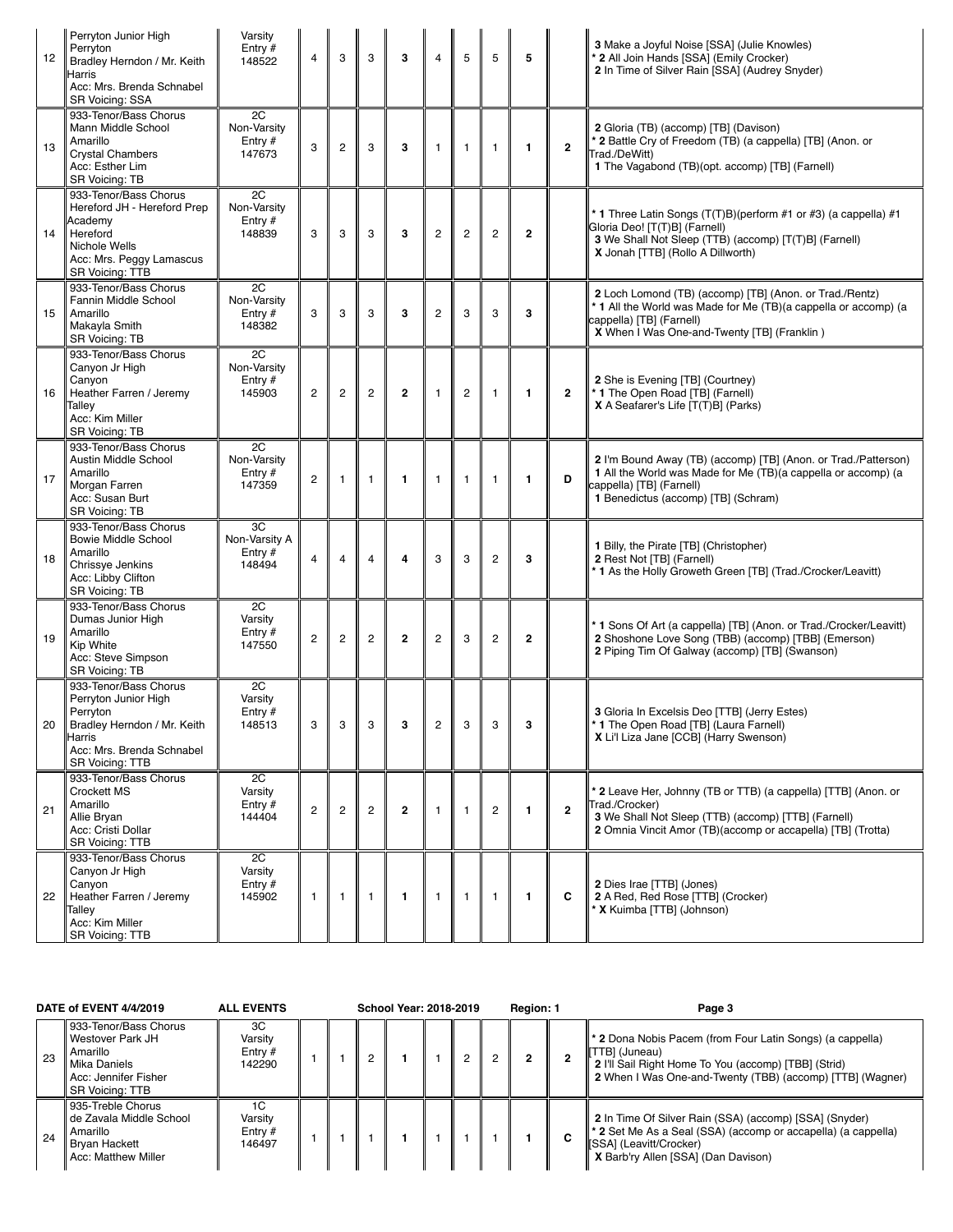|    | SR Voicing: SSA                                                                                                                         |                                      |              |                |                |                |                         |                |                |                |                |                                                                                                                                                                                                                        |
|----|-----------------------------------------------------------------------------------------------------------------------------------------|--------------------------------------|--------------|----------------|----------------|----------------|-------------------------|----------------|----------------|----------------|----------------|------------------------------------------------------------------------------------------------------------------------------------------------------------------------------------------------------------------------|
| 25 | 935-Treble Chorus<br>Bonham MS<br>Amarillo<br>Lizzi Manfredi<br>Acc: Jodi Baker<br><b>SR Voicing: SSA</b>                               | 2C<br>Varsity<br>Entry $#$<br>148546 | $\mathbf{1}$ | $\overline{1}$ | 1              | $\mathbf{1}$   | $\mathbf{1}$            | $\overline{1}$ | $\mathbf{1}$   | $\mathbf{1}$   | C              | 3 Sound the Trumpet (SA) (accomp) [SA] (Purcell/Herrmann/Erb)<br>* 2 Au clair de la lune (SSA) (a cappella) [SSA] (Anon. or<br>Trad./Crocker)<br>X He's Gone Away [SSA] (Schram)                                       |
| 26 | 935-Treble Chorus<br>Mann Middle School<br>Amarillo<br><b>Crystal Chambers</b><br>Acc: Esther Lim<br>SR Voicing: SA                     | 2C<br>Varsity<br>Entry $#$<br>147578 | 3            | $\overline{c}$ | 3              | 3              | $\mathbf{1}$            | $\mathbf{1}$   | $\mathbf{1}$   | $\mathbf{1}$   | $\mathbf{2}$   | 2 Simple Gifts (2 part) (accomp) [SA] (Anon. or Trad./Wheeler)<br>* 2 Johnny Has Gone For A Soldier (SSA) (a cappella)<br>[SSA] (Anon. or Trad./Eshelman)<br>2 Pie Jesu (SA) (accomp) [SA] (Traditional Latin/Johnson) |
| 27 | 935-Treble Chorus<br><b>Houston MS</b><br>Amarillo<br>Jessica Swenn<br>Acc: Cristi Dollar<br>SR Voicing: SA                             | 2C<br>Varsity<br>Entry $#$<br>148664 | $\mathbf{2}$ | $\overline{c}$ | $\overline{c}$ | $\mathbf{2}$   | $\overline{4}$          | 3              | 3              | 3              |                | * 1 Alleluia [SSA] (William Boyce)<br>X Come to the Music [SA] (Joseph Martin)<br>2 God Be In My Head [SA] (Andrea Ramsey)                                                                                             |
| 28 | 935-Treble Chorus<br>Fannin Middle School<br>Amarillo<br>Makayla Smith<br>SR Voicing: SA                                                | 2C<br>Varsity<br>Entry $#$<br>148379 | 3            | 3              | 3              | 3              | $\mathbf{1}$            | $\overline{1}$ | $\mathbf{1}$   | $\mathbf{1}$   | $\overline{2}$ | X Goodnight, My Love [SA] (Farnell)<br>2 When I Am Silent [SA] (Varner)<br>* 2 O Occhi Manza Mia [SSA] (di Lasso/Robinson)                                                                                             |
| 29 | 935-Treble Chorus<br>Hereford JH - Hereford Prep<br>Academy<br>Hereford<br>Nichole Wells<br>Acc: Mrs. Peggy Lamascus<br>SR Voicing: SSA | 2C<br>Varsity<br>Entry $#$<br>148834 | 3            | $\overline{c}$ | $\overline{c}$ | $\mathbf{2}$   | $\overline{4}$          | $\overline{4}$ | $\overline{4}$ | $\overline{4}$ |                | X God Who Made The Word [SSA] (Jim Leininger)<br>2 Doraji (SSA) (accomp) [SSA] (Anon. or Trad./Snyder)<br>* 3 Deo Gracias (hand drum) (a cappella) [SSA] (Leininger)                                                   |
| 30 | 935-Treble Chorus<br><b>Crockett MS</b><br>Amarillo<br>Allie Bryan<br>Acc: Cristi Dollar<br>SR Voicing: SSA                             | 2C<br>Varsity<br>Entry $#$<br>144401 | $\mathbf{1}$ | $\overline{1}$ | 1              | 1              | 1                       | $\mathbf{1}$   | $\mathbf{1}$   | $\mathbf{1}$   | C              | * 2 Sonatemi un balletto (SSA) (a cappella) [SSA] (Anon. or<br>Trad./Gastoldi/Michaels)<br>3 You Are My Music (accomp) [SSA] (Farnell)<br>3 Hey Ho, Nobody's Home (3 part any combo) (accomp)<br>[SSA] (Gilpin)        |
| 31 | 935-Treble Chorus<br>Dumas Junior High<br>Amarillo<br>Kip White<br>Acc: Steve Simpson<br>SR Voicing: SSA                                | 2C<br>Varsity<br>Entry #<br>147752   | 3            | 3              | 3              | 3              | $\overline{c}$          | 3              | $\overline{c}$ | $\overline{2}$ |                | * 2 Sourwood Mountain (SA) (a cappella) [SA] (DeWitt)<br>X Homeward Bound [SSA] (Marta Keen/Jay Althouse)<br>3 A Girl Merrily Was Dancing (accomp) [SSA] (Anon. or<br>Trad./Hallstrom)                                 |
| 32 | 933-Tenor/Bass Chorus<br>de Zavala Middle School<br>Amarillo<br><b>Bryan Hackett</b><br>Acc: Matthew Miller<br>SR Voicing: TTB          | 1C<br>Varsity<br>Entry $#$<br>146499 | $\mathbf{1}$ | $\overline{1}$ | 1              | 1              | $\mathbf{1}$            | $\overline{1}$ | $\mathbf{1}$   | $\mathbf{1}$   | C              | 2 Dies Irae (TTB) (accomp) [TTB] (Jones)<br>* 2 Cantate Domino (TTB)(accomp opt) (a cappella) [TTB] (Farnell)<br>3 We Shall Not Sleep (TTB) (accomp) [TTB] (Farnell)                                                   |
| 33 | 933-Tenor/Bass Chorus<br>Bonham MS<br>Amarillo<br>Lizzi Manfredi<br>Acc: Jodi Baker<br>SR Voicing: TTB                                  | 2C<br>Varsity<br>Entry $#$<br>148548 | $\mathbf{1}$ |                | $1$ 1 1        | $\blacksquare$ | $1 \parallel 1$         |                | $\mathbf{1}$   | 1              | C              | 2 Prayer (TB) (accomp) [TB] (Anon. or Trad./Follett)<br>* 2 Leave Her, Johnny (TB or TTB) (a cappella) [TTB] (Anon. or<br>Trad./Crocker)<br>* X Dies Irae [TTB] (Gray)                                                 |
| 34 | 935-Treble Chorus<br>Pampa Junior High<br>Pampa<br>Stacy Pepper / Clay Hensley<br>Acc: Tammy May<br>SR Voicing: SSA                     | 2C<br>Varsity<br>Entry $#$<br>141070 | 3            | $\sqrt{2}$     | 3              | 3              | $\overline{\mathbf{c}}$ | $\overline{1}$ | $\mathbf{1}$   | 1              | $\overline{2}$ | 2 The Violet (SSA) (accomp) [SSA] (Patterson)<br>3 Gloria Fanfare (SSA)(a cappella or accomp) (a cappella)<br>[SSA] (Farnell)<br>* 3 Deo Gracias (hand drum) (a cappella) [SSA] (Leininger)                            |

|    | DATE of EVENT 4/4/2019                                                                                                          | <b>ALL EVENTS</b>                    |                |               | School Year: 2018-2019 |   | Region: 1 |  | Page 4 |                                                                                                                                                                                                           |
|----|---------------------------------------------------------------------------------------------------------------------------------|--------------------------------------|----------------|---------------|------------------------|---|-----------|--|--------|-----------------------------------------------------------------------------------------------------------------------------------------------------------------------------------------------------------|
| 35 | 935-Treble Chorus<br>Austin Middle School<br>Amarillo<br>Morgan Farren<br>Acc: Susan Burt<br><b>SR Voicing: SSA</b>             | 2C<br>Varsity<br>Entry $#$<br>147362 |                | $\mathcal{P}$ |                        |   |           |  |        | 2 Bayushki Bayu (A Russian Lullaby) (SSA) (accomp)<br>[SSA] (Perry)<br>2 Friendship Song (English) (4 part canon) (a cappella)<br>[SSAA] (Anon. or Trad./Rao)<br>X Can I Ride (SA w/ descant) [SA] (Shaw) |
| 36 | 935-Treble Chorus<br><b>Bushland Middle</b><br><b>Bushland</b><br><b>Stephanie Fauss</b><br>Acc: TBD<br><b>SR Voicing: SA</b>   | 1C<br>Varsity<br>Entry $#$<br>146719 | $\overline{2}$ | 2             | $\overline{2}$         | 2 |           |  |        | * 1 Love in thy Youth [SA] (Crocker/Leavitt)<br>2 The Arrow and the Song [SA] (Matthews)<br>1 Where Go the Boats? [SA] (Copley)                                                                           |
| 37 | 935-Treble Chorus<br>Canyon Jr High<br>Canyon<br>Heather Farren / Jeremy<br>Talley<br>Acc: Kim Miller<br><b>SR Voicing: SSA</b> | 2C<br>Varsity<br>Entry $#$<br>145897 |                |               |                        |   |           |  | C      | <b>3 Heart We Will Forget Him [SSA] (Farnell)</b><br>* 2 Poor Wayfaring Stranger [SSA] (Jones)<br>2 El Vito [SA opti. desca] (Traditional/Crocker)                                                        |